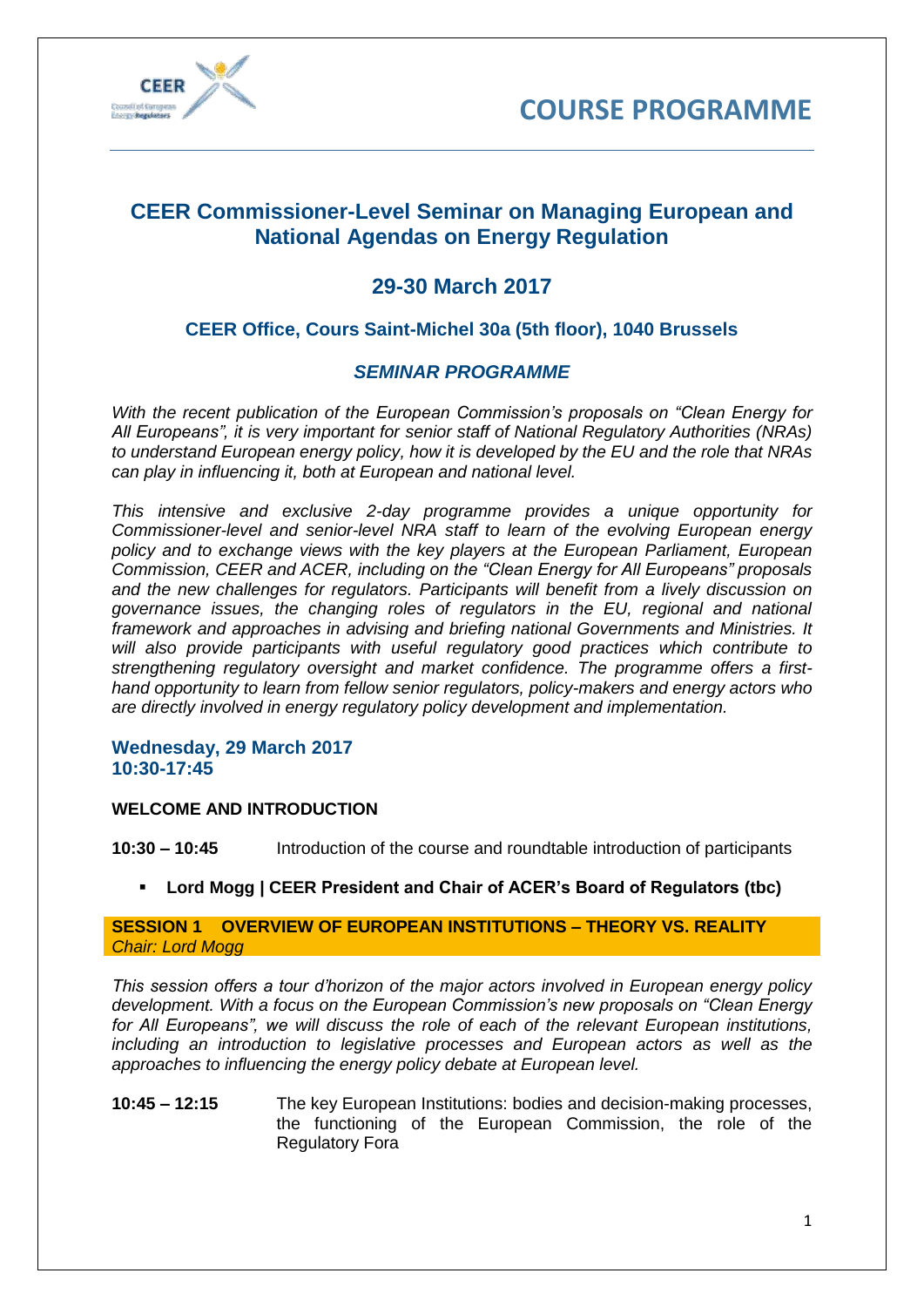



 **Ms Edith Hofer | European Commission, Secretariat General, Directorate D – Policy Coordination**

*Questions and Discussion*

- **12:15 – 13:00** The legislative process and the role of the European Parliament regarding the "Clean Energy for All Europeans" proposals
	- **Mr Mikael Kekkonen | European Parliament, Directorate-General for Internal Policies**

*Questions and Discussion*

#### **SESSION 2 MEETING AND LUNCH WITH EUROPEAN COMMISSION**

*As the initiator (and enforcer) of EU policy and legislation, the European Commission (EC) is a crucial counterpart for energy regulators. We will meet with key senior contacts at the EC's Directorate General for Energy, exchange views and receive an overview of the "Clean Energy proposals". In addition to collective cooperation with the EC, we will explore how NRAs can develop bilateral relations with EC officials.*

**13:00 – 14:30** Meeting and lunch with: EC staff: Mr Klaus-Dieter Borchardt, Director of Directorate B; Florian Ermacora – HoU for Wholesale markets, electricity & gas; Catharina Sikow-Magny - HoU for Networks and Regional Initiatives; Anna Colucci - HoU for Retail markets; coal & oil; Stefan Moser – HoU for Security of Supply; Olivier Silla – HoU INEA (*place: tbc*)

**SESSION 3 CEER, ACER AND OTHER EUROPEAN BODIES** *Chair: Lord Mogg*

*This session focuses on regulators' collective activities as CEER and ACER as well as the role for senior NRA staff, including the internal decision-making processes. It will provide a solid grounding on regulators' on-going priorities and activities as part of our high level goal to facilitate the creation of a single, competitive, efficient and sustainable Internal Energy Market. It will also include the roles and tasks of other relevant European bodies who contribute to the creation of Internal Energy Market.* 

- **14:30 – 16:00** Overview of CEER and ACER roles, structure, organisation and areas of activity for each body; respective 2017 work programmes and regulators' ongoing work regarding EC's Clean Energy proposals
	- **Lord Mogg | CEER President and Chair of ACER's Board of Regulators (tbc)**
	- **Mr Alberto Pototschnig | ACER Director**

*Questions and Discussion*

#### *16:00 – 16:15 Coffee Break*

**16:15 – 17:45** The structure, role and processes of the European Networks for Transmission System Operators (ENTSOs)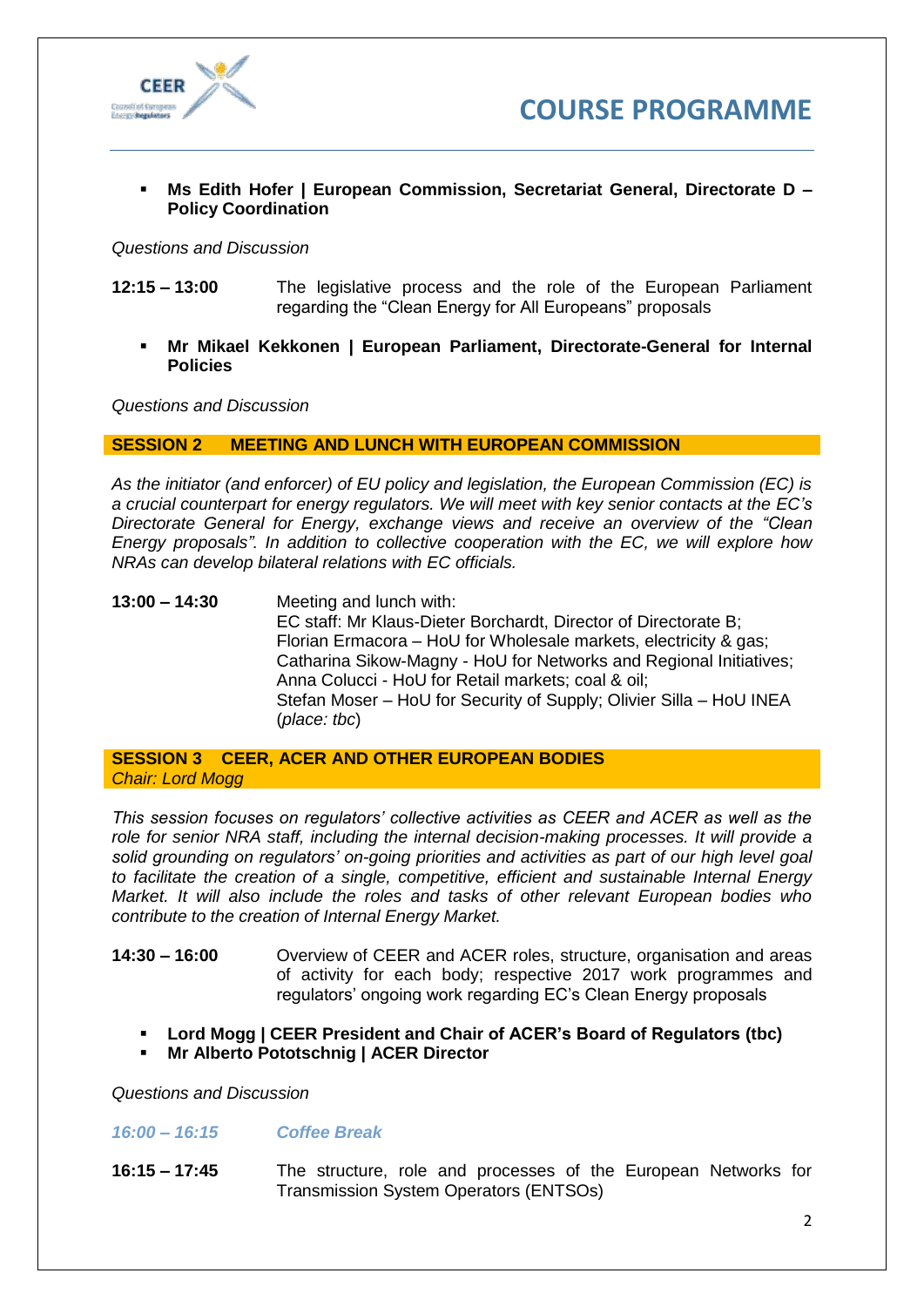



- **Mr Laurent Schmitt | ENTSO-E Secretary General**
- **Mr Jan Ingwersen | ENTSOG General Manager**

*Questions and Discussion*

- *17:45 – 18:00 Wrap up of Day 1*
- *18:00 – 19:00 Reception drinks – For those who wish to join, we will host a drinks reception at the CEER office – all participants and lecturers welcome!*

**- END FIRST DAY -**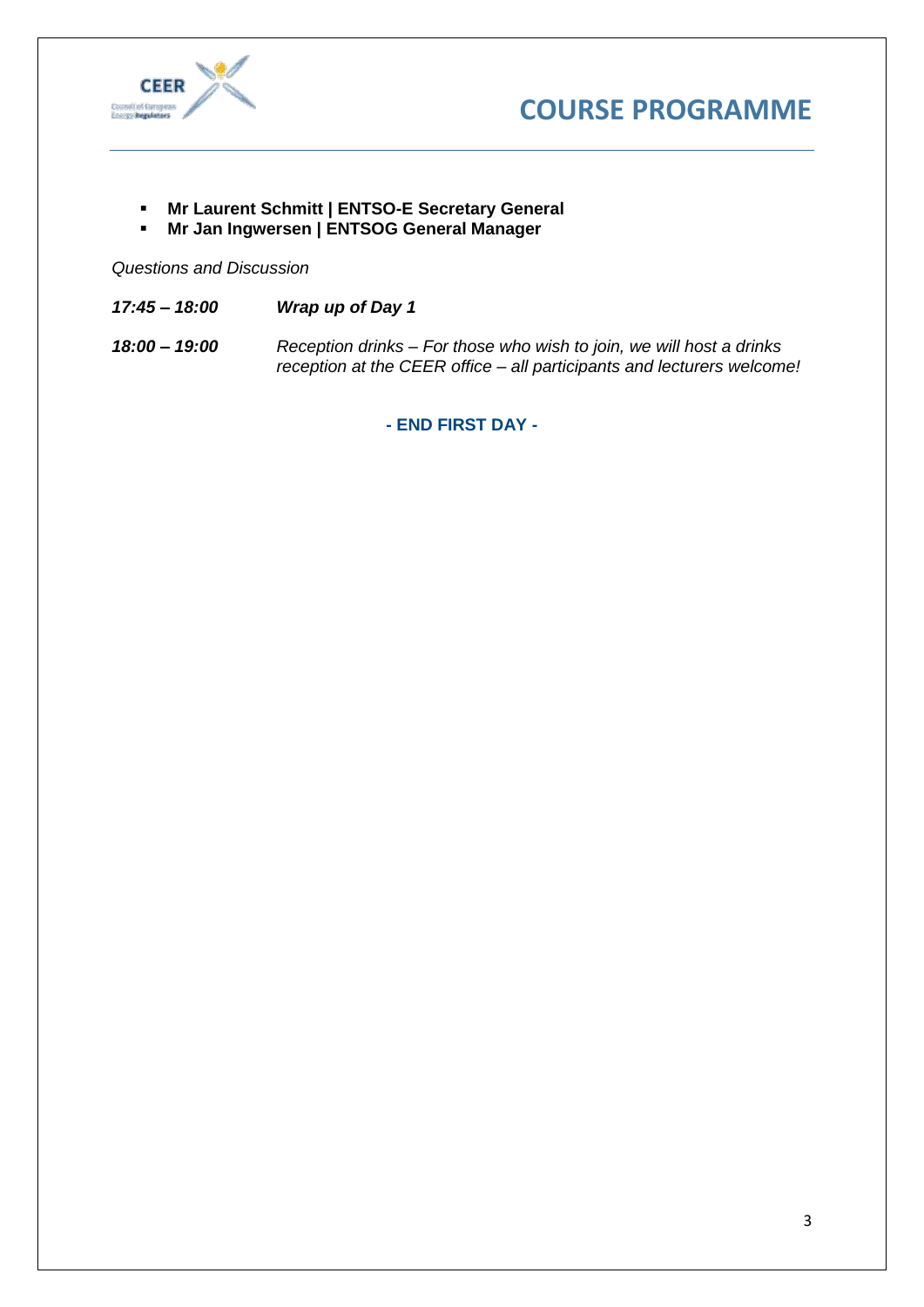



# **Thursday, 30 March 2017 09:00-16:45**

#### **SESSION 4 KEY LEGISLATIVE DEVELOPMENTS** *Chair: Mr Andrew Ebrill*

*Led by senior regulators active in CEER and ACER activities, this session will provide a practical and candid introduction to the evolution of energy policy in Europe and the new policy developments, including the "Clean Energy proposals" and the new challenges for regulators.* 

- **09:00 – 09:45** The evolution of Europe's energy markets and regulation and the future developments: Regulators' Bridge to 2025, Clean Energy proposals
	- **Ms Annegret Groebel | CEER Vice President**

*Questions and Discussion*

- **09:45 – 10:30** New challenges for regulators under the Clean Energy proposals (renewables, incentivisation, innovation, the growing role of DSOs, etc.)
	- **Mr Remko Bos | CEER Vice President**

*Questions and Discussion*

## **SESSION 5 VISIT TO EUROPEAN PARLIAMENT**

*The European Parliament (EP) has a crucial role in shaping EU energy legislation which is then applied at national level. The coffee chat with an MEP will provide a valuable opportunity to see behind the institutional façade and learn about the political process first hand from a Parliament member.* 

- **11:00 – 11:45** Tour of EP and Meet a Member of the European Parliament **(Mr Claude Turmes, MEP, Rapporteur for the proposal for a regulation on the Governance of the Energy Union)**
- *12:00 – 13:00 Lunch Break (CEER office)*

# **TOUR OF CEER OFFICE – MEET THE STAFF** 15 mins

**SESSION 6 REGULATORY OVERSIGHT AT NATIONAL AND EU LEVEL** *Chair: Ms Una Shortall*

*This final session will provide the participants with useful regulatory good practices which contribute to strengthening regulatory oversight and market confidence. It addresses governance issues and the changing roles of regulators in the EU, regional and national framework. It also includes a lively discussion on approaches in advising and briefing national Governments and Ministries in the context of the new legislative proposals.*